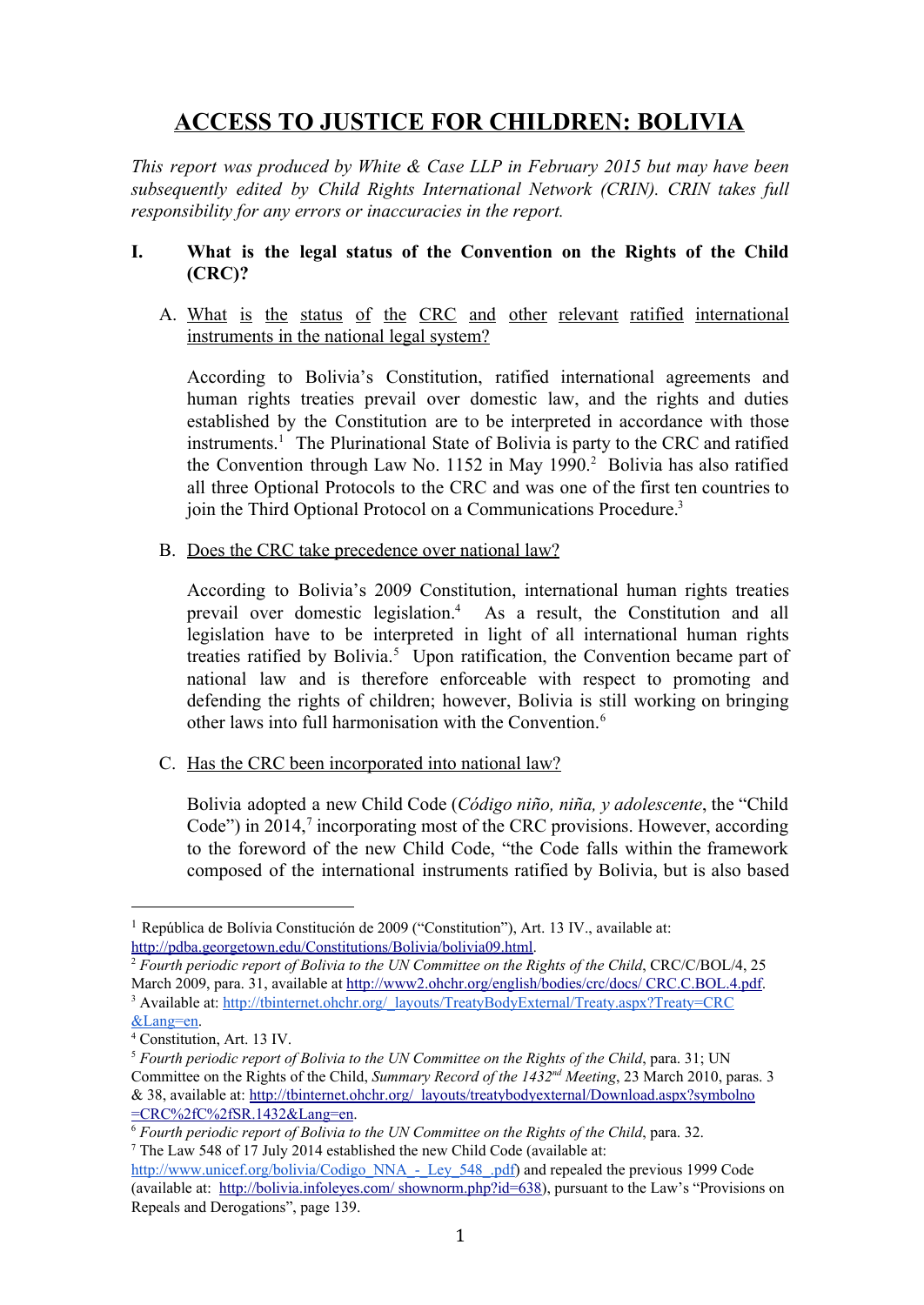on an analysis of the real situation and the day-to-day challenges of Bolivian infancy, childhood and adolescence, and in the context of our culture and ancestral values". The new Child Code entered into force in August 2014 but still lacks implementing measures. As a result, it is unclear which provisions are currently in force. 8

Bolivia has made significant progress in harmonising its laws with the CRC since its last review by the Committee on the Rights of the Child in 2009.<sup>9</sup> Corporal punishment was abolished in all settings in 2014.<sup>10</sup> Alternative care of children and the juvenile justice system were enhanced by the new Child Code of 2014. The gap between positive law and indigenous customary law was reduced as the new Child Code created Committees of Children and Adolescents (*Comités de Niñas, Niños y Adolescentes*) within indigenous communities and accorded indigenous governments the same duties as municipal governments in protecting children's rights.<sup>11</sup> However, the minimum age for marriage has not changed, remaining at 14 years of age for girls and 16 years of age for boys, with parental authorisation.<sup>12</sup>

The following laws further address some of the rights promoted by the CRC:

● Constitution: Bolivia's new Constitution was enacted in 2009 and includes a specific section on children's rights (*Derechos de la Niñez, Adolescencia y Juventud*) in Art.s 58-61. Children are to be afforded all rights granted to other human beings, without limitation. A catalogue of rights specifically relating to children has been included in the text of the Constitution, such as the right to development<sup>13</sup> and the recognition of the prevalence of the best interest of the child.<sup>14</sup> The Constitution also recognises that the rights contained therein, including those granted by international human rights treaties,  $15$  are universally applicable,  $16$  making no distinction between different age groups.<sup>17</sup> The Constitution specifically forbids discrimination based on  $age<sup>18</sup>$  and creates and defines the office and powers of the Office of the Ombudsperson (*Defensoría del Pueblo*). 19

<sup>8</sup> The first meeting of the Ministry of Justice for implementing the Code only occurred in August 2015. See:

http://www.justicia.gob.bo/index.php/noticias/notas-de-prensa/1768-el-ministerio-de-justicia-realizo-la-pr imera-reunion-para-la-implementacion-del-sistema-penal-para-adolescentes.

<sup>9</sup> UN Committee on the Rights of the Child, *Concluding observations on the fourth periodic report of Bolivia*, CRC/C/BOL/CO/4, 16 October 2009, para. 7, available at: [http://tbinternet.ohchr.org/](http://tbinternet.ohchr.org/_layouts/treatybodyexternal/Download.aspx?symbolno=CRC%2fC%2fBOL%2fCO%2f4&Lang=en)

[\\_layouts/treatybodyexternal/Download.aspx?symbolno=CRC%2fC%2fBOL%2fCO%2f4&Lang=en.](http://tbinternet.ohchr.org/_layouts/treatybodyexternal/Download.aspx?symbolno=CRC%2fC%2fBOL%2fCO%2f4&Lang=en) <sup>10</sup> Global Initiative to End All Corporal Punishment of Children, *Corporal punishment of children in*

*Bolivia*, August 2014, available at: [http://www.endcorporalpunishment.org/pages/progress/reports/](http://www.endcorporalpunishment.org/pages/progress/reports/bolivia.html) [bolivia.html](http://www.endcorporalpunishment.org/pages/progress/reports/bolivia.html).

<sup>&</sup>lt;sup>11</sup> Child Code, Arts 189 and 190.

<sup>&</sup>lt;sup>12</sup> Family Code, Art. 44, available at: [http://www.acnur.org/Pdf/0845.pdf?view=1.](http://www.acnur.org/Pdf/0845.pdf?view=1)

<sup>&</sup>lt;sup>13</sup> Constitution, Art. 59 I.

<sup>&</sup>lt;sup>14</sup> Constitution, Art. 60.

<sup>15</sup> Constitution, Art. 14, III.

<sup>16</sup> Constitution, Art. 13 I.

<sup>&</sup>lt;sup>17</sup> Constitution, Art. 14 I.

<sup>18</sup> Constitution, Art. 14 II.

 $19$  Constitution, Art. 218-224.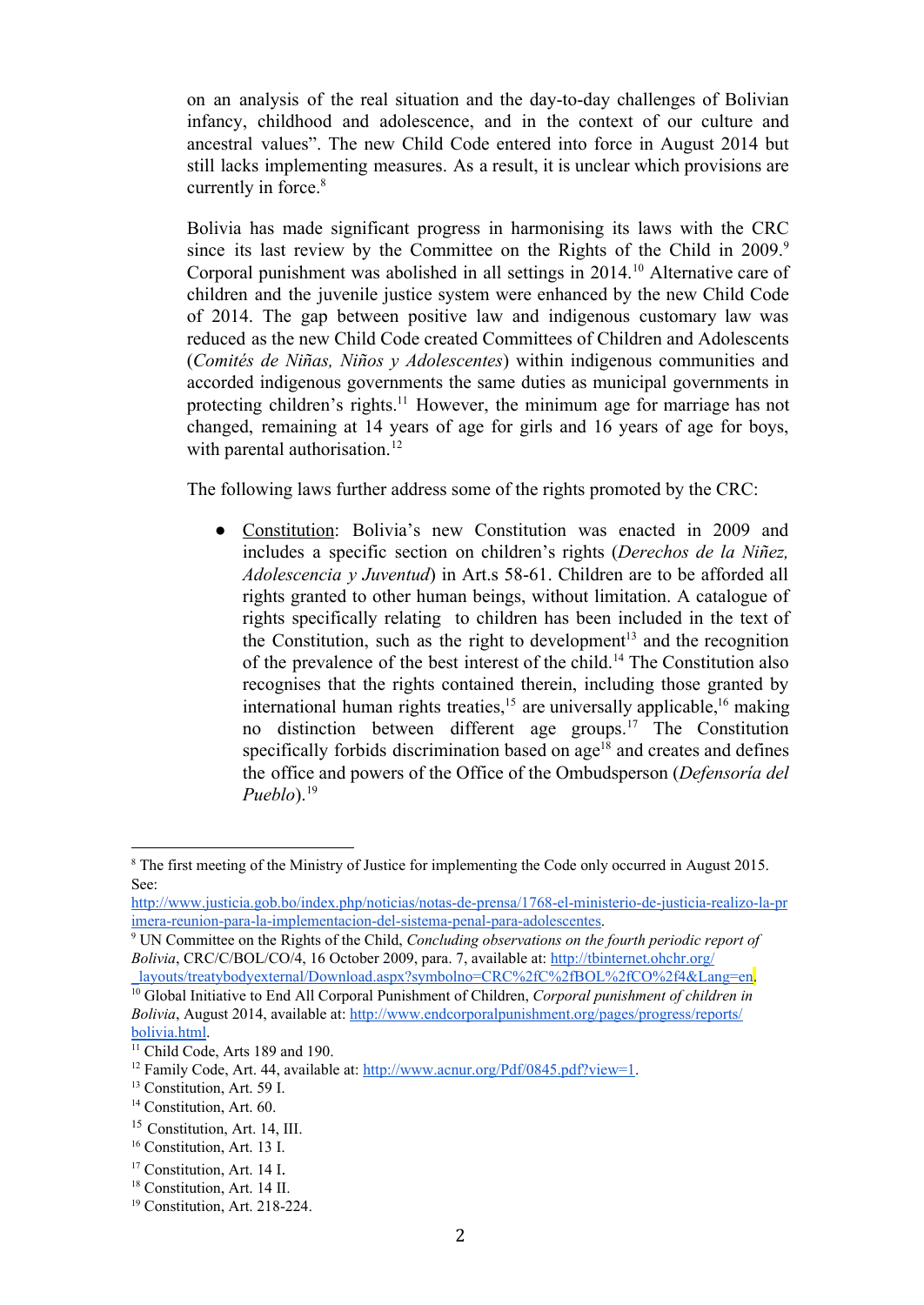- Family and Domestic Violence Act: The Family and Domestic Violence Act (*Ley Contra la Violencia en la Familia o Doméstica*, the "Domestic Violence Act") sets out the definition of domestic violence, the procedure for filing claims and prosecuting offenders, and the remedies available to victims, including children. 20
- Criminal Code: The Criminal Code has been updated to include sections prohibiting certain crimes against children. Law No. 3160 criminalises the trafficking of children and adolescents and Law No. 3325 adds a chapter on slavery, human trafficking and child pornography to the Criminal Code.<sup>21</sup> Law 548 which created the Child Code also details and expands the crime of infanticide in Article 258 of the Criminal Code.<sup>22</sup>
- Office of the Ombudsperson: The Office of the Ombudsperson (*Defensor del Pueblo*) is a national institution for the protection of human rights as laid out in the  $2009$  Constitution.<sup>23</sup> It provides free services in terms of social and legal protection and human rights promotion.
- D. Can the CRC be directly enforced in the courts?

As the CRC became national Bolivian law upon its ratification, it can be directly enforced in the courts.

E. Are there examples of domestic courts using or applying the CRC or other relevant international instruments?

The courts across Bolivia have frequently cited the CRC in their decisions, e.g. in determining the best interest of the child,<sup>24</sup> or in deciding on pre-trial detention of juvenile offenders. 25

## **II. What is the legal status of the child?**

A. Can children and/or their representatives bring cases in domestic courts to challenge violations of children's rights?

Children, through their representatives, can bring cases in domestic courts to challenge violations of children's rights, including civil claims, private prosecutions and constitutional complaints (*Acción de amparo*) to challenge violations of constitutional guarantees for children.

<sup>&</sup>lt;sup>20</sup> Domestic Violence Act, available at: [http://bolivia.infoleyes.com/shownorm.php?id=1716.](http://bolivia.infoleyes.com/shownorm.php?id=1716)

<sup>&</sup>lt;sup>21</sup> Criminal Code, available at: https://www.oas.org/juridico/mla/sp/bol/sp\_bol-int-text-cp.html.

<sup>22</sup> Law 548, "Additional provisions" (*Disposiciones Adicionales*).

<sup>23</sup> Constitution, Part II, Title V, Chapter 2, Section 1.

<sup>24</sup> District Court of La Paz, *Alba v. Sellerico*, 2010, available at: https://www.crin.org/en/library/legal-database/alba-v-sillerico; District Court of La Paz, *Delgado v. Bernal*, 2010, available at: https://www.crin.org/en/library/legal-database/delgado-v-bernal; District Court of Cochabamba, *Llanto et. al. v. Corrales*, 2011, available at:

https://www.crin.org/en/library/legal-database/ llanto-et-al-v-corrales.

<sup>25</sup> District Court of Cochabamba, *Vargas v. Rivero*, 2008, available at: [https://www.crin.org/en/library/](https://www.crin.org/en/library/legal-database/vargas-v-rivero) legal-database/vargas-v-rivero; District Court of Sanata Cruz, *Seas v. Vidal*, 2011, available at: https://www.crin.org/en/library/legal-database/seas-v-vidal.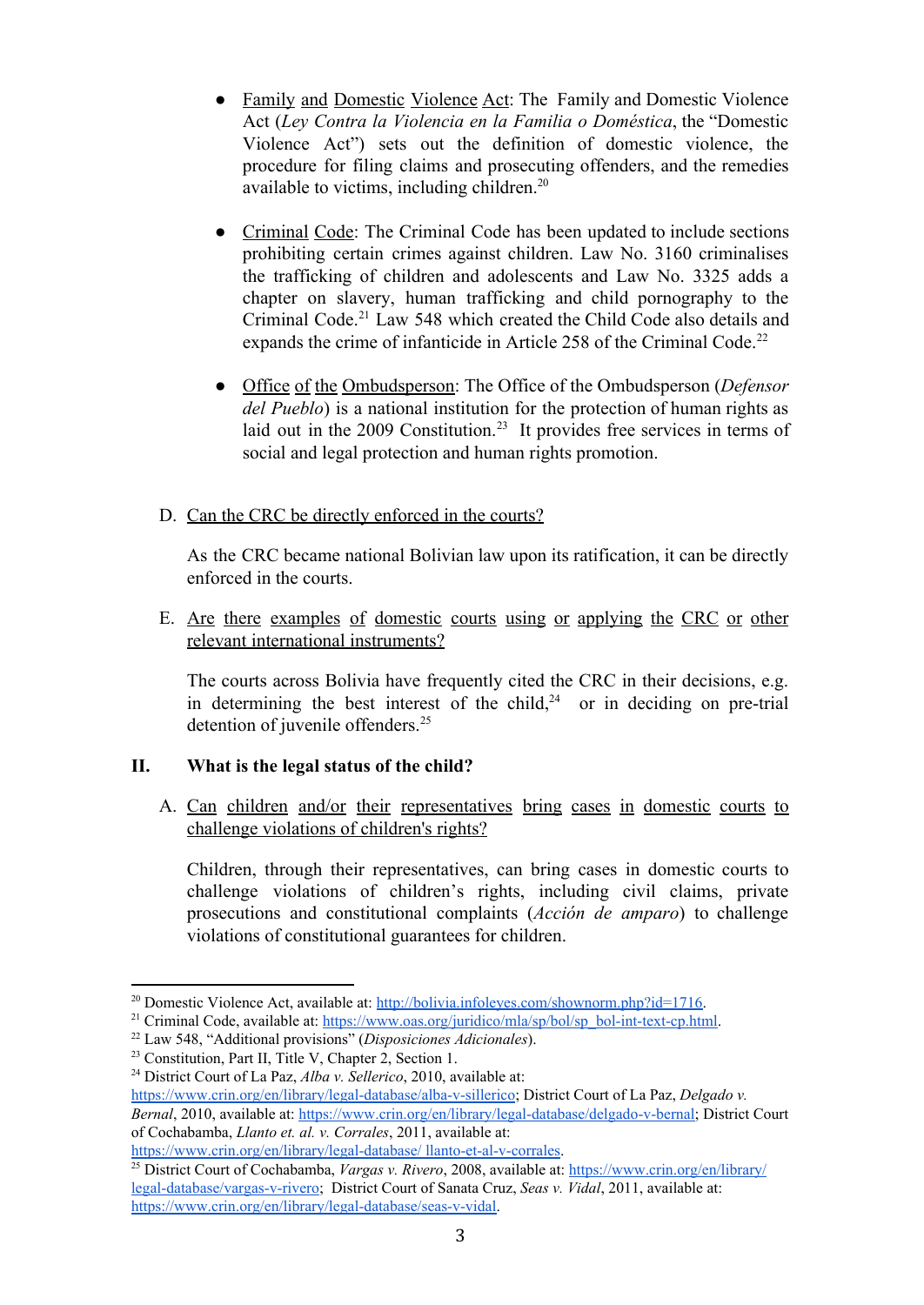The Child Code explicitly guarantees access to justice for all children, providing that children have the right to apply for protection and restitution of their rights, either directly or through a representative, to any person, entity or public or private body.<sup>26</sup> The Child Code also provides for specific fundamental rights of children, including special provisions regarding freedom, respect and dignity of children,<sup>27</sup> the right to education, culture and play,<sup>28</sup> and the rights of working children.<sup>29</sup> Violations of these freedoms can be challenged in the Child Courts (*Juez de la Niñez y Adolescencia*). 30

Cases of domestic abuse or mistreatment or other violations of children's rights can be reported to the police or to the prosecution service (*Ministerio Público*) who are then required to take appropriate steps and bring the case before the authorities within 24 hours. 31

The victim of a crime may initiate criminal proceedings by submitting a complaint. In the case of a child claimant, the complaint must be made through their legal representatives. 32

The Constitution provides for specific claims in cases where constitutional guarantees have been violated, including constitutional guarantees for children. 33 These constitutional claims can, for example, be based on the violation of personal freedoms, illegal acts or omissions by state actors, privacy violations, or the unconstitutionality of laws or regulations.<sup>34</sup>

B. If so, are children of any age permitted to bring these cases by themselves in their own names/on their own behalf, or must the case be brought by or with the assistance of a representative?

Children up to 18 years of age<sup>35</sup> are represented by their parents or legal representatives in judicial proceedings.<sup>36</sup> A judge may alternatively appoint a special guardian in cases where the child's interests are opposed to those of the parent or legal representative or if the child does not have a legal representative.  $37$  If the appointed guardian is negligent in representing the child, he/she can be sentenced to a monetary fine.<sup>38</sup>

The Child Code provides for the right of children to be heard, in that children who are in a position to express their own judgment have the right to freely express their opinion on all matters affecting them, by means of their own

<sup>26</sup> Child Code, Art. 157.

 $27$  Ibid., Arts 141-144.

<sup>&</sup>lt;sup>28</sup> Ibid., Arts 115-121.

<sup>&</sup>lt;sup>29</sup> Ibid., Art. 130-139.

<sup>30</sup> Ibid., Art. 198.

<sup>&</sup>lt;sup>31</sup> Domestic Violence Act, Art. 25 & 28.

 $32$  Code of Criminal Procedure, Art. 78 & 79, available at: [https://www.iberred.org/sites/default/files/](https://www.iberred.org/sites/default/files/cprocedimientopenalboliviano.pdf) [cprocedimientopenalboliviano.pdf.](https://www.iberred.org/sites/default/files/cprocedimientopenalboliviano.pdf)

<sup>&</sup>lt;sup>33</sup> Constitution, Title IV.

<sup>34</sup> Ibid., Title IV, Chapter II.

<sup>&</sup>lt;sup>35</sup> Child Code, Art. 5.

<sup>36</sup> Ibid., Art. 194.I.

<sup>37</sup> Ibid., Art. 194.II.; see also: *Alba v. Sillerico* (child who reported his father for abuse was represented by state counsel).

<sup>38</sup> Child Code, Art. 194.III.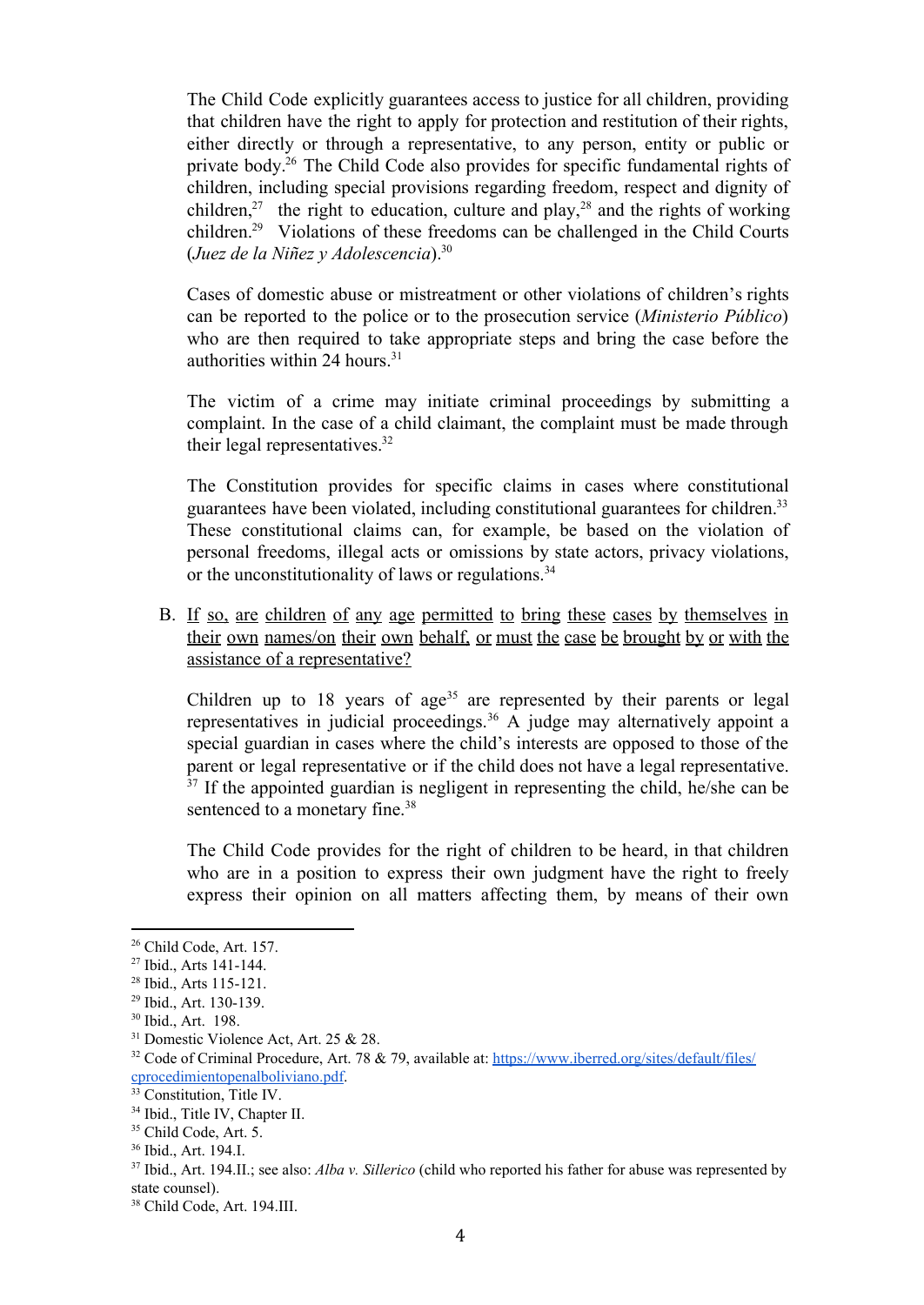choosing, and their opinions must be considered.<sup>39</sup> Furthermore, the principle of the best interests of the child is one of the core principles of the Code, to be observed at all times. 40

C. In the case of infants and young children, how would cases typically be brought?

In cases regarding infants and young children, cases would be brought in the same manner as outlined above in part II.B. Cases would typically be brought by the parents or legal representatives of the child. In case of a conflict of interest, children are represented by a representative appointed by the court.<sup>41</sup>

D. Would children or their representatives be eligible to receive free or subsidised legal assistance in bringing these kinds of cases?

The Child Code provides for free legal assistance for all children, which is to be provided by an assigned counsel from the Office of the defence of childhood and children (*Defensoría de la Niñez y Adolescenci*a). 42

The Bolivian Code of Civil Procedure also allows applications for legal aid (*Beneficio de Gratuidad*) which, if granted, provides the right to designated counsel and freedom from judicial deposits, costs, and expenses. 43

E. Are there any other conditions or limits on children or chosen legal representatives bringing cases (e.g., would a child's parents or guardian have to agree to a case being brought)?

In its Concluding Observations on Bolivia's performance under the CRC in 2009, the UN Committee on the Rights of the Child noted with appreciation that the principle of the best interest of the child is incorporated in Bolivia's legislation, including in Article 60 of the new Constitution. However, the Committee voiced concern that children are nonetheless not fully treated as subjects of rights and regretted that the principle of the best interests of the child is still not reflected as a primary consideration in all legislative and policy matters affecting children. One of the Committee's special concerns was that the principle is not adequately implemented by all professionals, including the judiciary. 44

## **III. How can children's rights violations be challenged before national courts?**

A. If there is a potential violation of the Constitution or other principles established in domestic law, or with the CRC or other relevant ratified international/regional instruments, how can a legal challenge be brought?

The Constitution provides for specific claims in cases where constitutional guarantees have been violated, including constitutional guarantees for children. 45

<sup>39</sup> Ibid., Art. 122.

<sup>40</sup> Ibid., Art. 12.a).

<sup>41</sup> Ibid., Art. 194.II.

<sup>42</sup> Ibid., Arts 185, 188 and 262.h).

<sup>43</sup> Code of Civil Procedure, Chapter 5, available at: [http://bolivia.infoleyes.com/shownorm.php?id=232.](http://bolivia.infoleyes.com/shownorm.php?id=232)

<sup>44</sup> UN Committee on the Rights of the Child, *Concluding observations on the fourth periodic report of Bolivia*, para. 30.

<sup>45</sup> Constitution, Title IV.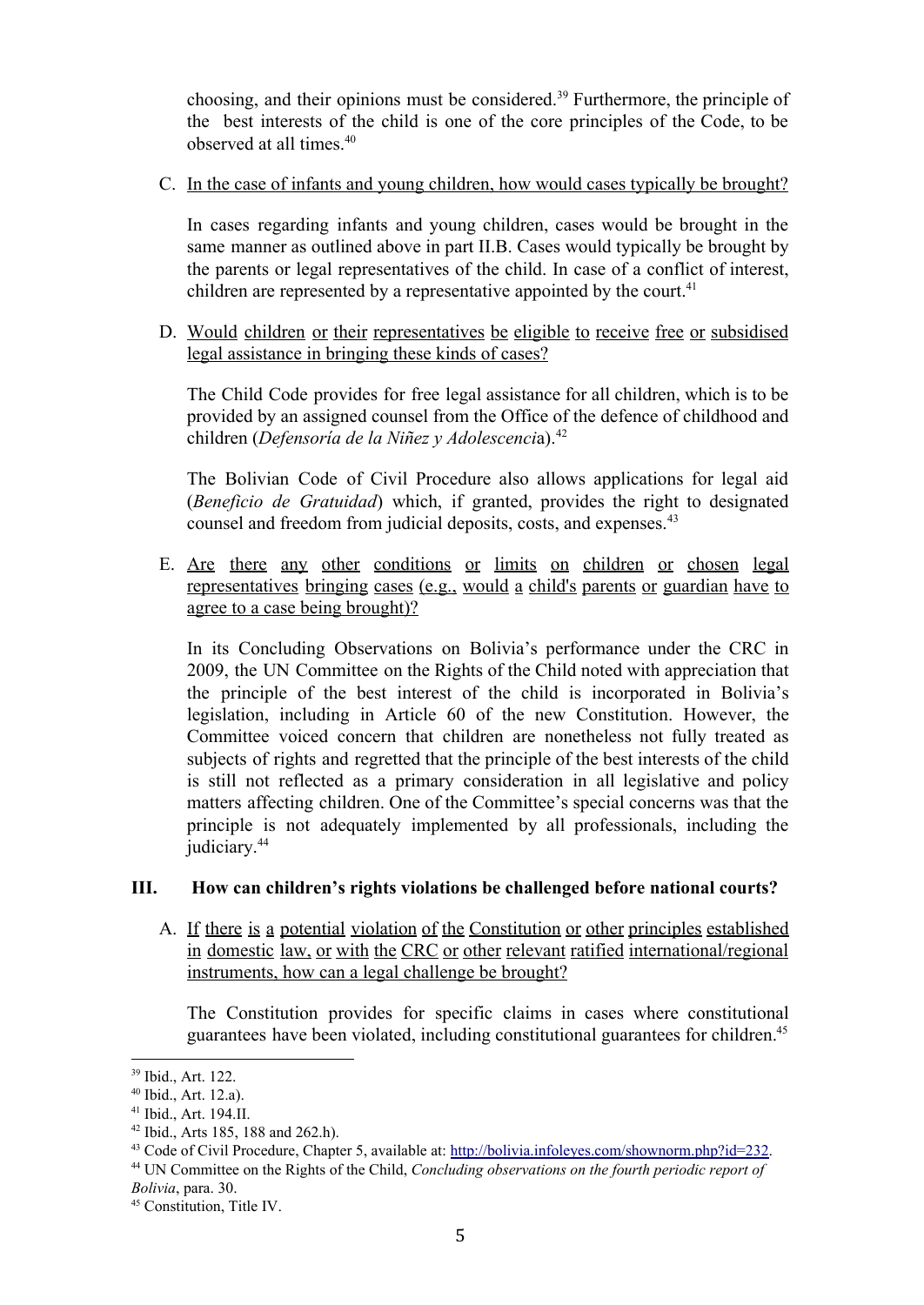These constitutional claims can, for example, be based on the violation of personal freedoms, illegal acts or omissions by state actors, privacy violations, or the unconstitutionality of laws or regulations, $46$  and can be lodged subsidiarily with the Plurinational Constitutional Court (*Tribunal Constitucional Plurinacional*), unless other avenues of recourse are available. 47

Children and their representatives may lodge complaints regarding violations of all children's rights and freedoms as laid out in the first book of the Child Code with the Child Courts, as provided for in the second book, Title I, Chapter III of the Child Code.<sup>48</sup> Any person with knowledge of a violation of children's rights must report this to the competent authorities.<sup>49</sup>

The Office of the Ombudsperson for Childhood and Adolescence (*Defensoría de la niñez y adolescencia*) can issue complaints to the competent authorities about violations of children's rights. It can intervene for the defence of children in administrative and judicial proceedings. It can conduct advocacy and bring administrative and legal actions necessary for the restitution of the rights of the child. 50

The Office of the Ombudsperson has the power to "investigate, *ex of icio* or pursuant to a complaint, acts or omissions which imply a violation of human rights, guarantees, individual or collective rights established by the Constitution, laws, treaties, and international agreements approved by the Bolivian State."<sup>51</sup> Any person without exception can reach the Ombudsperson,<sup>52</sup> and can ask for their identity not to be disclosed when making a complaint.<sup>53</sup> The Ombudsperson only has the power to make recommendations and cannot bring challenges pursuant to its investigations. 54

To challenge crimes listed in the Criminal Code, criminal prosecution can be either public (*pública*), public with private complaint (*pública a instancia de parte*), or private (*privada*): 55

 Public prosecution: The Public Prosecutor (*Fiscalía/Ministerio Público*) is responsible for conducting prosecution in all cases that are not subject to public prosecution with private complaint or to private prosecution. 56 The victim of a crime may also initiate criminal proceedings by submitting a complaint to the prosecution service. In the case of a child claimant, the complaint must be made through their legal representatives. 57

<sup>46</sup> Ibid., Title IV, Chapter II.

<sup>&</sup>lt;sup>47</sup> Code of Constitutional Procedure, Art. 54, available at: http://www.lexivox.org/norms/BO-L-N254. [xhtml.](http://www.lexivox.org/norms/BO-L-N254.xhtml)

<sup>48</sup> Child Code, Arts 209 and following.

<sup>49</sup> Ibid., Art. 31.

<sup>50</sup> Ibid., Art. 188.

<sup>51</sup> Law 1818 of 22 December 1997 on the Ombudsperson, Art. 11.(2), available at: <http://www.defensoria.gob.bo/sp/quees.marco.asp>.

<sup>52</sup> Ibid.

<sup>53</sup> Ibid., Art. 20.

<sup>54</sup> Ibid., Art. 30.

<sup>55</sup> Code of Criminal Procedure, Chapter I: Criminal Prosecution (Acción Penal), Arts 15 and following.

<sup>56</sup> Ibid., Art. 70.

<sup>57</sup> Ibid., Arts 78 and 79.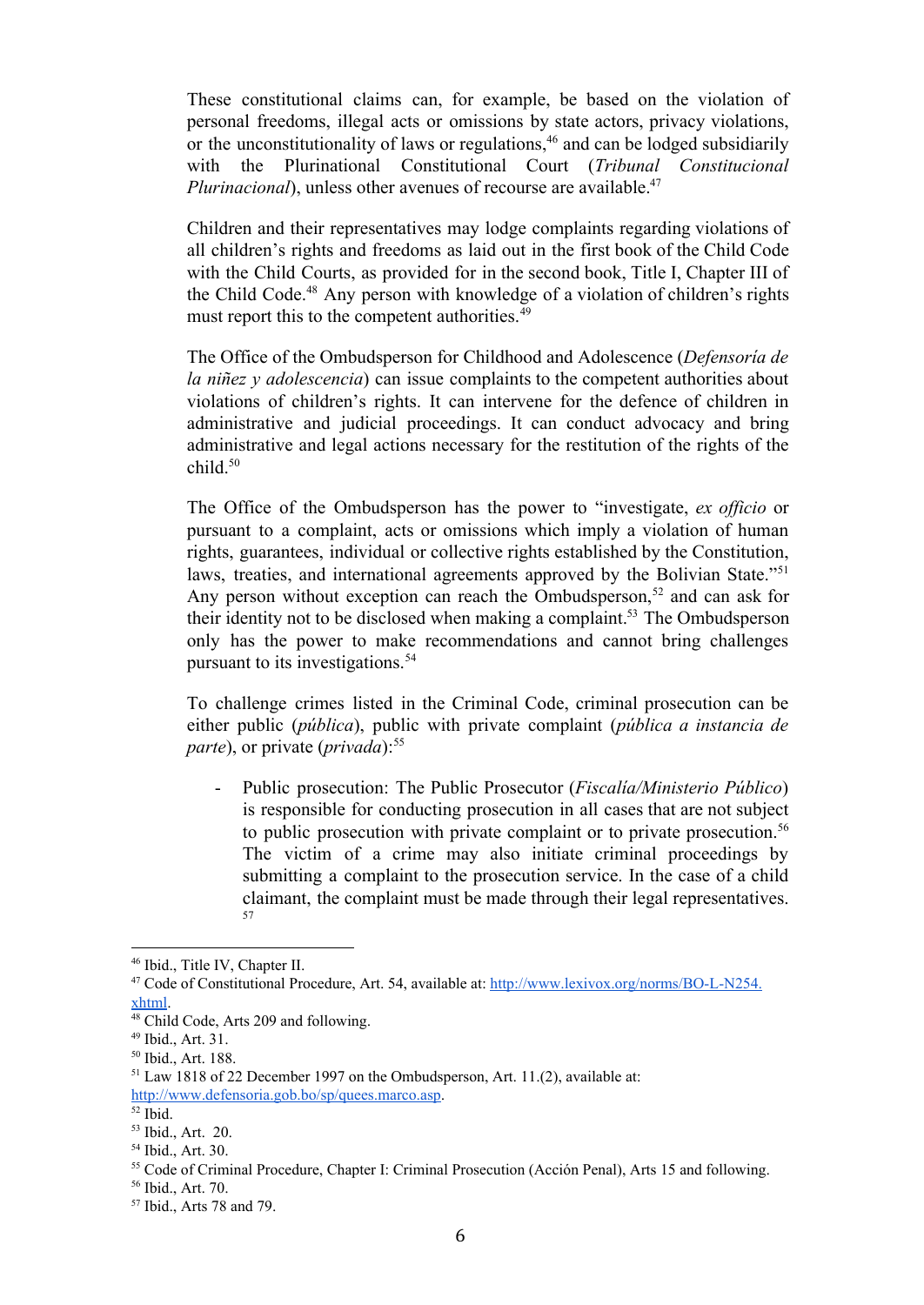- Public with private complaint: The victim has to denounce the crime to the Public Prosecutor, which will then conduct the prosecution. However, when the victim is a child who has not attained the "age of puberty", has no representative, or the crime was committed by his/her representative, the Public Prosecutor directly conducts the prosecution. 58 The crimes subject to public prosecution with private complaint that could concern children are violation of a duty of assistance, rape or kidnapping. 59
- Private: The victim him/herself pursues the prosecution; the Public Prosecutor does not get involved.<sup>60</sup> The crimes subject to private prosecution would hardly concern children. 61

As a result, the Public Prosecutor would most likely be the one to prosecute crimes against children listed in the Criminal Code.

#### *InterAmerican Commission on Human Rights*

Individuals or groups of individuals, including children, and NGOs may submit petitions to the Inter-American Commission on Human Rights  $(IACHR)$ ,<sup>62</sup> on their behalf or on behalf of third persons, regarding alleged violations of the American Convention on Human Rights.<sup>63</sup> A petition can only be lodged after domestic remedies have been exhausted, and normally must be filed within six months after the final judgment.<sup>64</sup> The petition must include, amongst other things, the name of the person filing it or, in the case of an NGO, the name of the legal representative, the name(s) of the victim(s) if possible, and whether the petitioner wishes to remain anonymous and the respective reasons. <sup>65</sup> The victim may designate a lawyer or other person to represent him/her before the IACHR, but this is not compulsory.<sup>66</sup> When a petition is declared admissible, the IACHR attempts to reach a "Friendly Settlement" between the parties concerned. If this is not possible, the IACHR will reach a decision on the merits, which consists of non-binding recommendations to the violating State, aimed at ending the human rights violations, making reparations, and/or making changes to the law.

*InterAmerican Court of Human Rights*

<sup>58</sup> Ibid., Art. 17.

<sup>59</sup> Ibid., Art. 19.

<sup>60</sup> Ibid., Art. 18.

<sup>61</sup> Ibid., Art. 20.

 $62$  The Inter-American Commission on Human Rights is one of two bodies within the Organisation of American States (OAS) for the promotion and protection of human rights. The other human rights body is the InterAmerican Court of Human Rights. The Commission benefits from a "dual role'' as its mandate is found in both the Charter of the Organisation of American States, and in the American Convention on Human Rights (ACHR). As an OAS Charter organ, the IACHR performs functions in relation to all OAS Member States. As an organ of the Convention, its functions are applicable only to States that have ratified the ACHR: Charter of the Organisation of American States, Chapter XV, available at: http://www.oas.org/dil/treaties\_A-41\_Charter\_of\_the\_Organization\_of\_American\_States.htm; American Convention on Human Rights, 'Pact of San Jose, Costa Rica', Chapter VII, available at:

http://www.oas.org/dil/treaties\_B-32\_American\_Convention\_on\_Human\_Rights.htm.

<sup>63</sup>American Convention on Human Rights, Art. 44.

 $64$  Rules of Procedure of the Inter-American Commission on Human Rights, Art. 31-32, available at: [http://www.oas.org/en/iachr/mandate/Basics/rulesiachr.asp.](http://www.oas.org/en/iachr/mandate/Basics/rulesiachr.asp)

<sup>65</sup> Ibid., Art. 28.

**<sup>66</sup>** Ibid., Art. 23.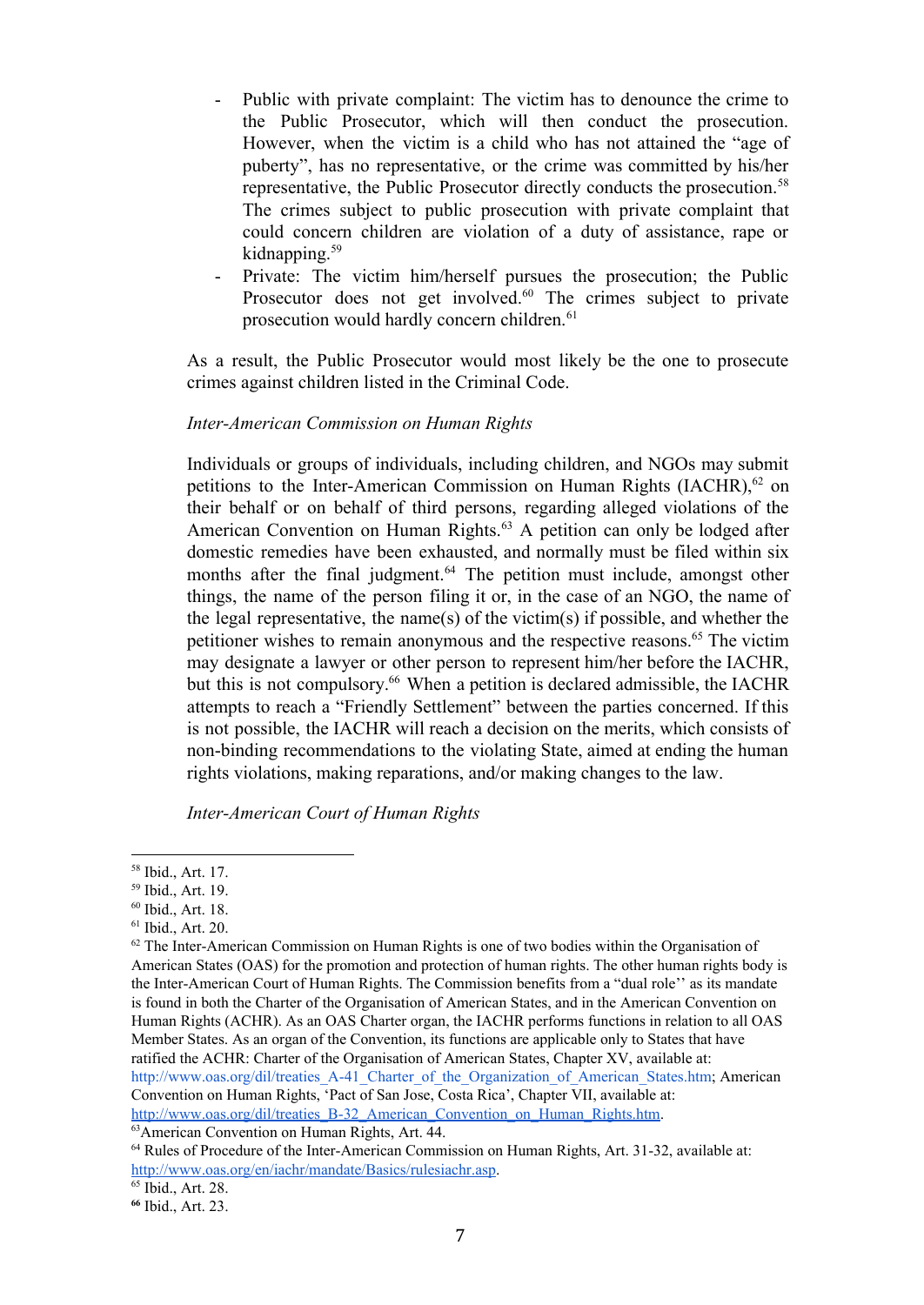If the State does not comply with the recommendations of the IACHR, the IACHR may refer the case to the Inter-American Court of Human Rights  $(IACHR).<sup>67</sup>$  Individuals do not have direct recourse to the Court, and must submit their petitions to the IACHR. The IACtHR interprets and applies the ACHR and other Inter-American human rights treaties and issues a judgment, which may include an order to pay reparations to the victim(s) of human rights violations.<sup>68</sup> The Court's judgments are legally binding on the State against which they are made.

#### *UN Committee on the Rights of the Child*

Finally, once all domestic remedies have been exhausted, complaints against violations of children's rights may be submitted to the UN Committee on the Rights of the Child under the third Optional Protocol to the CRC,<sup>69</sup> which Bolivia has ratified. Complaints can be made directly by both an individual child or a group of children, or indirectly, on their behalf by an adult or an organisation.<sup>70</sup> The violations must concern a right granted by either the CRC, the Optional Protocol on the sale of children or the Optional Protocol on the involvement of children in armed conflict<sup> $71$ </sup> and must have occurred after the entry into force of the Protocol on 14 April 2014.<sup>72</sup> Anonymous complaints are inadmissible and so are complaints not made in writing.<sup>73</sup> In addition, only complaints made in one of the working languages of the UN will be accepted. 74 After examining the complaint, the Committee can make recommendations to the State, which are not legally binding.<sup>75</sup>

B. What powers would courts have to review these violations, and what remedies could they offer?

The laws of Bolivia grant the courts broad powers to review violations of children's rights. The Constitutional Court, for example, can stop the enforcement of a harmful law or policy, annul a law, or issue orders to take steps to prevent a violation.<sup>76</sup> Despite these positive foundations for effective remedies in Bolivia's national laws, these are often not enforced effectively in practice and Bolivia's court system has been criticised as "corrupt and overburdened" in practice (for further details, see sections IV.F., IV. H. and IV.I. below).<sup>77</sup>

<sup>67</sup> Ibid., Art. 45.

<sup>68</sup> American Convention on Human Rights, Art. 63.

 $^{69}$  Optional Protocol to the Convention on the Rights of the Child on a communications procedure, 2013, available at: [http://tbinternet.ohchr.org/\\_layouts/treatybodyexternal/Download.aspx?symbolno=A/](http://tbinternet.ohchr.org/_layouts/treatybodyexternal/Download.aspx?symbolno=A/RES/66/138&Lang=en) [RES/66/138&Lang=en.](http://tbinternet.ohchr.org/_layouts/treatybodyexternal/Download.aspx?symbolno=A/RES/66/138&Lang=en)

<sup>70</sup> Ibid., Art. 5.

<sup>71</sup> Ibid.

 $72$  Ibid., Art. 7(g).

 $73$  Ibid.

<sup>74</sup> Office of the United Nations High Commissioner for Human Rights, '23 FAQ about Treaty Body complaints procedures', available at: [http://www2.ohchr.org/english/bodies/petitions/individual.](http://www2.ohchr.org/english/bodies/petitions/individual.htm#contact) [htm#contact.](http://www2.ohchr.org/english/bodies/petitions/individual.htm#contact)

<sup>75</sup> Optional Protocol to the Convention on the Rights of the Child on a communications procedure, Art. 10.

<sup>76</sup> Constitution, Art. 128 et seqq. and Art. 202 on the powers of the Constitutional Court.

<sup>77</sup> US Department of State, Bureau of Democracy, Human Rights, and Labor, *Country Reports on Human*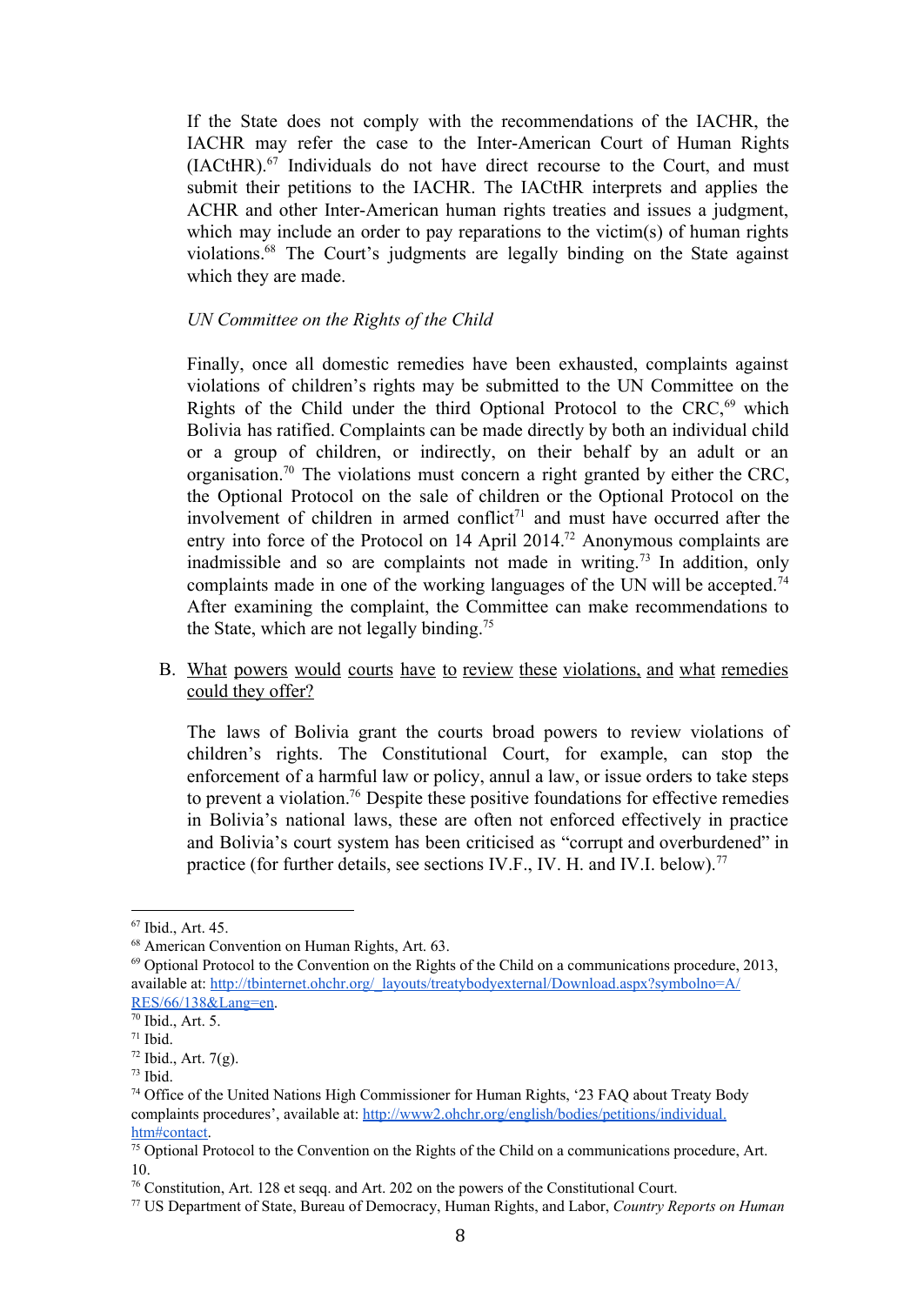The Child Courts can review any case concerning a claim where the rights protected by the Child Code are threatened or violated.<sup>78</sup> The Child Courts have wide-ranging powers to review violations and can impose punishments or sanctions.<sup>79</sup> For example, the Child Courts can issue warnings, order the violation of children's rights to stop, order restitution, or issue restraining orders. 80

C. Would such a challenge have to directly involve one or more individual child victims, or is it possible to challenge a law or action without naming a specific victim?

Constitutional challenges can be brought in the form of popular actions and therefore also do not require the naming of specific victims (see sections III.D and III.E. below). 81

The Child Code requires that a complaint before a judge contain the names of the parents, legal representatives, or entity that is representing the interests of the child whose rights have been violated, but it does not seem to require the disclosure of the name of the child in question. 82

D. Is any form of collective action or group litigation possible, with or without naming individual victims?

Collective action is possible, as laid out in Articles 135 and 136 of the Bolivian Constitution. Popular action (*Acción popular)* can be pursued against any act or omission of the authorities, individuals or groups who violate or threaten to violate collective rights and interests related to the homeland, public spaces, safety and public health, the environment and others rights of a similar nature as recognised by the Constitution. Popular actions may be brought at any time and there is no necessity to exhaust judicial or administrative proceedings before filing a claim. The claim can be filed by any person, either individually or on behalf of a community. 83

Other constitutional claims can also be filed collectively, such as claims regarding the unconstitutionality of laws and regulations, $84$  or complaints seeking to enforce a law.<sup>85</sup>

In criminal proceedings where crimes are linked, cases can be joined in front of the judge with jurisdiction over the most serious of the crimes. 86

*Rights Practices for 2013 Bolivia*, at Section I. e., available at: [http://www.state.gov/j/drl/rls/hrrpt/](http://www.state.gov/j/drl/rls/hrrpt/humanrightsreport/index.htm#wrapper) [humanrightsreport/index.htm#wrapper.](http://www.state.gov/j/drl/rls/hrrpt/humanrightsreport/index.htm#wrapper)

<sup>78</sup> Child Code, Art. 168.

<sup>79</sup> Child Code, Art. 169.

<sup>80</sup> Ibid., Art. 169.I.b).

<sup>81</sup> Constitution, Art. 135 et seq.

<sup>82</sup> Child Code, Art. 209.

<sup>83</sup> Ibid.

<sup>84</sup> Ibid., Art. 132.

<sup>85</sup> Ibid., Art. 134.

<sup>86</sup> Code of Criminal Procedure, Arts 67 and 68.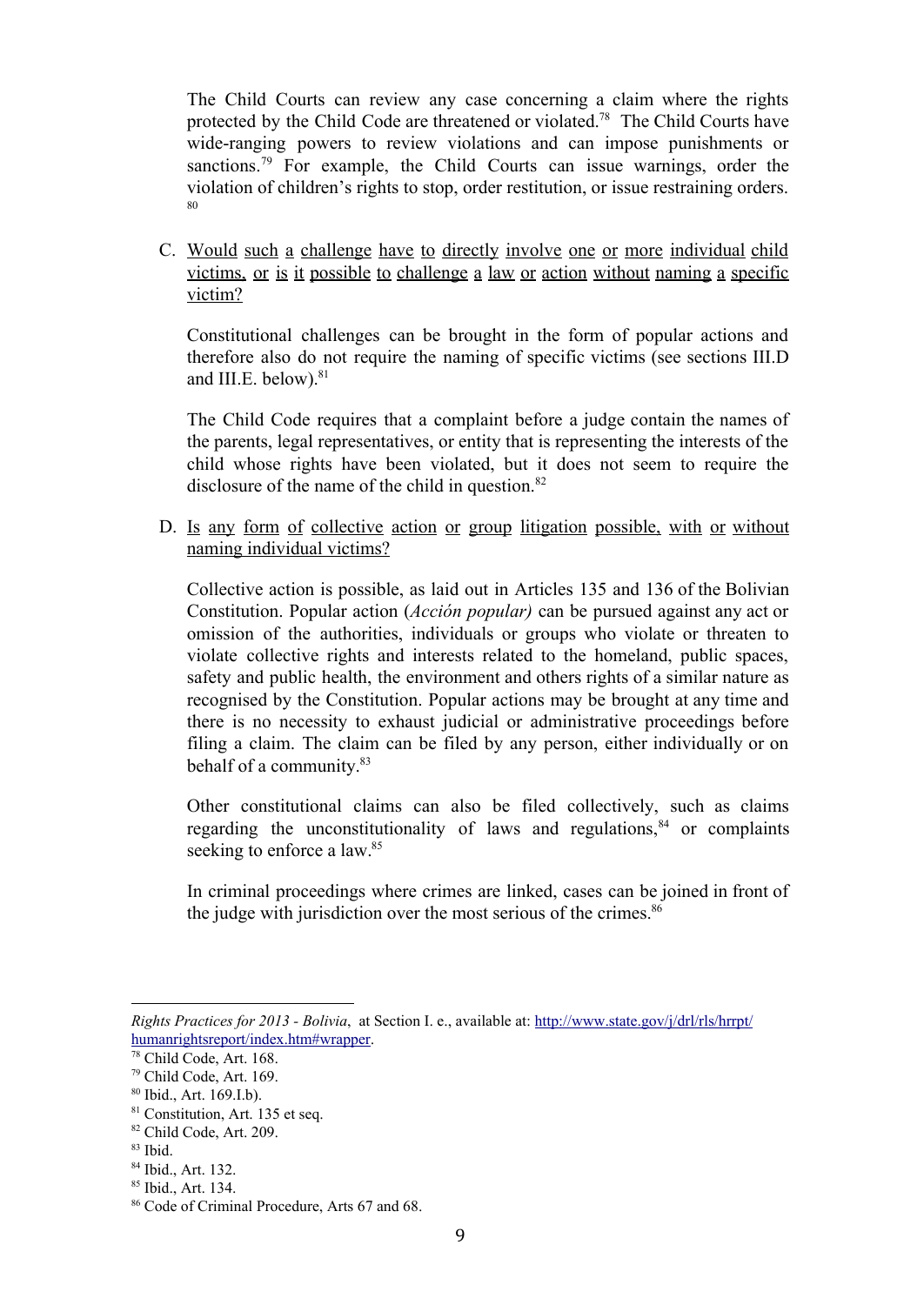E. Are nongovernmental organisations permitted to file challenges to potential children's rights violations or to intervene in cases that have already been filed?

As several constitutional challenges can also be filed collectively, as discussed in section III.D. above, these can also be brought by  $NGOs$ .<sup>87</sup>

It seems that NGOs may bring cases to the Ombudsperson. The Law on the Ombudsperson provides that "every individual or legal person that feels affected by arbitrary administrative acts and proceedings, violations of human rights or other illegal acts may file a complaint in front of the Ombudsperson, with no restrictions at all". 88

- **IV. Practical considerations.** Please detail some of the practical issues, risks and uncertainties that might be involved in bringing a case to challenge a violation of children's rights, such as:
	- A. Venue. In what courts could a case be filed (e.g., civil, criminal, administrative, etc.)? What would the initial filing process entail?

The Child Courts are the only courts able to hear and resolve civil disputes involving children.<sup>89</sup> Complaints to the Child Courts must be submitted in writing to the local court which is competent for the place where, in the following order: the violation of the child rights or the offence committed by a child was committed; the child lives; the child is temporarily living; the child's representatives' live. $90$  The submission should contain the name, address and general information regarding the claimant.<sup>91</sup> The privacy of children (*reserva*) must be respected during the entire proceedings in order to protect their dignity and integrity; $92$  the proceedings are confidential in that no information identifying the children can be published;<sup>93</sup> the personnel involved in children's trials must be specialised in children affairs;<sup>94</sup> and proceedings are informal.<sup>95</sup>

Constitutional justice is exercised by the Plurinational Constitutional Court. 96 Constitutional challenges, including *amparo* proceedings on the basis of violations of the rights enshrined in the Bolivian Constitution, are subsidiary and can only be brought as a last resort, if there are no other legal avenues for redress available, unless protection might otherwise come too late and irreparable damages are bound to ensue. 97

<sup>87</sup> Constitution, Art. 132, 134, 135.

<sup>88</sup> Law 1818 on the Ombudsperson, Art. 19.

<sup>89</sup> Civil Procedure Code, Art. 265.

<sup>90</sup> Child Code, Art. 199.

<sup>&</sup>lt;sup>91</sup> Ibid., Art. 209.

 $92$  Ibid., Art. 193.d).

<sup>&</sup>lt;sup>93</sup> Ibid., Art. 262.m).

<sup>&</sup>lt;sup>94</sup> Ibid., Art. 193.a).

<sup>&</sup>lt;sup>95</sup> Ibid., Art. 193.b).

<sup>&</sup>lt;sup>96</sup> Constitution, Art. 179 III, 196 et seqq.

<sup>&</sup>lt;sup>97</sup> Code of Constitutional Procedure, Art. 54.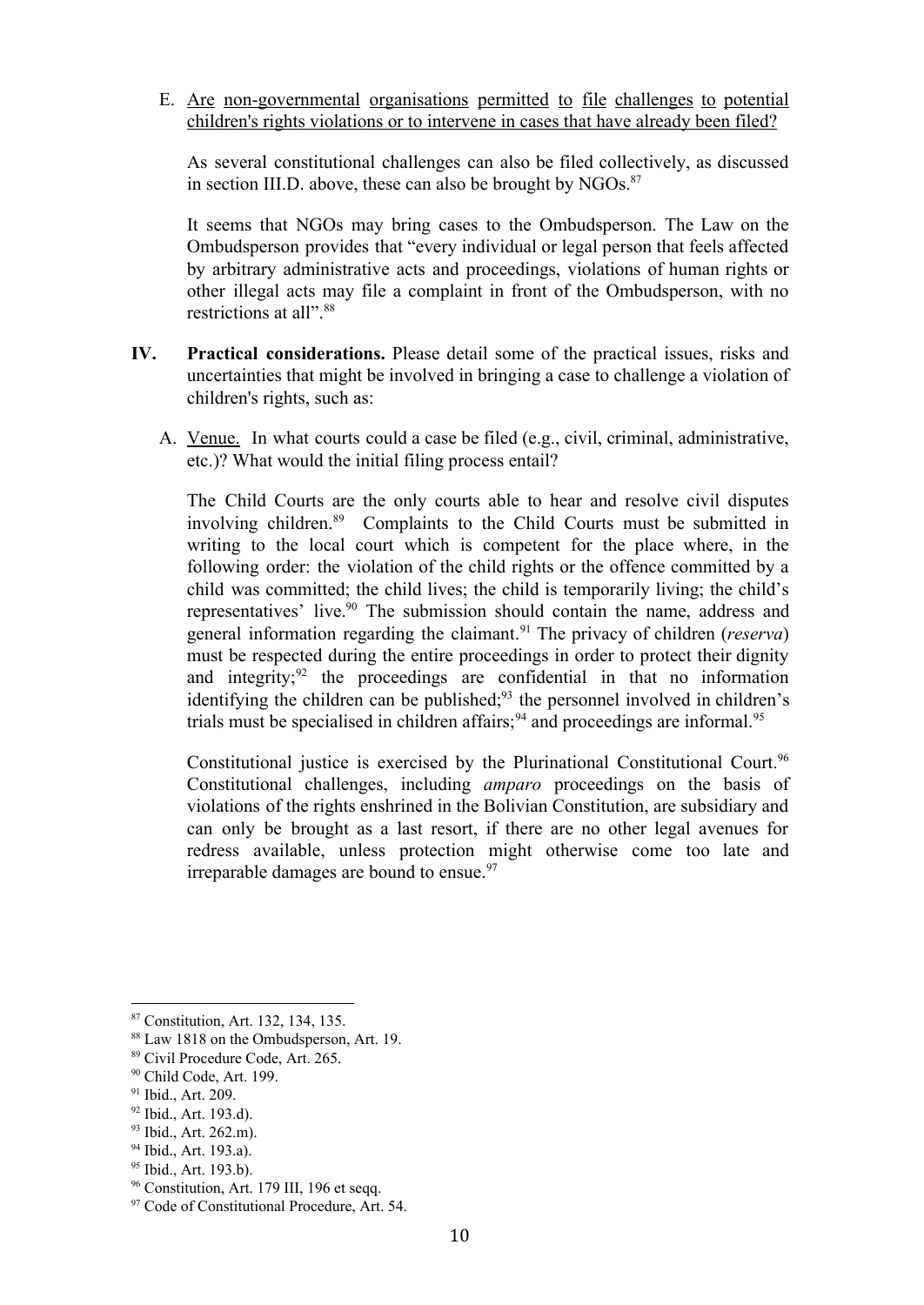B. Legal aid / Court costs. Under what conditions would free or subsidised legal aid be available to child complainants or their representatives through the court system (i.e., would the case have to present an important legal question or demonstrate a likelihood of success)? Would child complainants or their representatives be expected to pay court costs or cover other expenses?

The Child Code provides for free legal counsel to any child through the Office of the Ombudsperson for Childhood and Adolescence, which seems to apply to all judicial proceedings.<sup>98</sup> Furthermore, Article 160.II. of the Child Code states the principle of gratuity in front of all courts and institutions dealing with children's rights. As a result, it seems that there would be no court fees.

In addition, the Bolivian Code of Civil Procedure allows applications for legal aid (*Beneficio de Gratuidad*) which, if granted, provides for the right to designated counsel and freedom from judicial deposits, costs, and expenses.<sup>99</sup>

Finally, all proceedings in front of the Ombudsperson are free.<sup>100</sup>

C. Pro bono / Financing. If legal aid is not available, would it be possible for child complainants or their representatives to obtain legal assistance from practising lawyers on a pro bono basis, through a children's rights organisation, or under an agreement that does not require the payment of legal fees up front?

While there are organisations working towards the complete implementation of children's rights into the laws of Bolivia, such as the Andean Commission of Jurists (*Comision Andina de Juristas*),<sup>101</sup> we were unable to identify any independent NGOs or law firms which offer free legal assistance to children in the country.

Nonetheless, a special governmental service was recently established in Bolivia which is meant to provide free legal assistance to all victims of crime.<sup>102</sup> In December 2013, Bolivia adopted the Plurinational Service Act for Victim Assistance (*Ley del Servicio Plurinacional de Asistencia a la Víctima*) which introduces a new decentralised public institution under supervision of the Ministry of Justice and which is responsible for providing legal assistance to victims who lack financial resources, providing legal as well as social and psychological assistance during criminal proceedings in order to prevent victimisation.<sup>103</sup> But it is unclear so far whether this service has been providing effective legal services to children across the country.

<sup>98</sup> Under Art. 188.e), the Office of the Ombudsperson for Childhood and Adolescence is empowered to "lodge defence actions and other legal and administrative actions necessary to the restitution of the rights of the child or adolescent."

<sup>99</sup> Civil Procedure Code, Chapter 5.

<sup>&</sup>lt;sup>100</sup> Law 1818 on the Ombudsperson, Art. 2.

<sup>&</sup>lt;sup>101</sup> Comision Andina de Juristas, see: [http://www.cajpe.org.pe/productos.html.](http://www.cajpe.org.pe/productos.html)

<sup>102</sup> Plurinational Service Act for Victim Assistance, available at: [http://www.lexivox.org/norms/](http://www.lexivox.org/norms/BO-L-N464.xhtml) BO-L-N464.xhtml.

<sup>&</sup>lt;sup>103</sup> Ibid., Art. 2-3.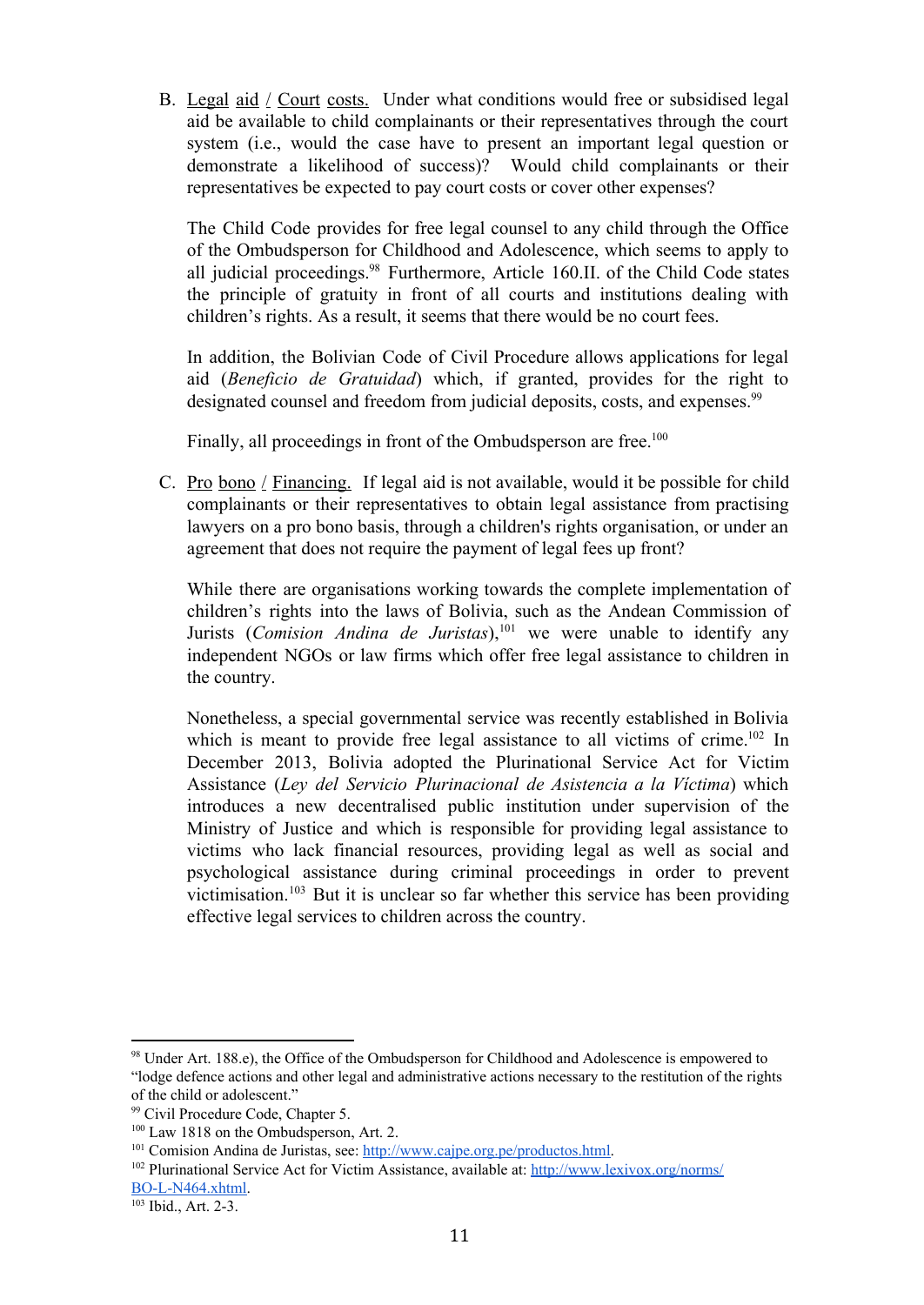D. Timing. How soon after a violation would a case have to be brought? Are there any special provisions that allow young adults to bring cases about violations of their rights that occurred when they were children?

Criminal charges must be brought within three, five, or seven years from the day the crime was committed, depending on the penalty associated with the crime. 104 The Bolivian Criminal Code does not include any special provisions that allow young adults to bring cases about violations of their rights that occurred when they were children.

Complaints in front of the Ombudsperson must be brought within one year after the person became aware of the acts or omissions motivating the complaint. 105

E. Evidence. What sort of evidence is admissible/required to prove a violation? Are there particular rules, procedures or practices for dealing with evidence that is produced or presented by children?

There are no specific provisions in the Bolivian Criminal Code and Code of Criminal Procedure for the hearing of child victims of crime, including sexual exploitation and sexual abuse. The UN Committee on the Rights of the Child has voiced concern regarding this gap and also at the lack of access to adequate medical and psychosocial services for children who are witnesses to or victims of crime. 106

All children have the right to testify when they are a victim, duly accompanied by their family, in civil or criminal proceedings,  $107$  but only children from 16 years of age can testify as witnesses.<sup>108</sup> They also have the right to participate in judicial proceedings and to be heard by the judge, who will take into consideration their age and development,<sup>109</sup> when they are the defendant.<sup>110</sup> Nonetheless the UN Committee on the Rights of the Child has criticised the lack of respect for the views of the child in practice and voiced concern that the views of the child are sometimes not duly solicited or taken into account in various settings affecting the child, including in judicial proceedings.<sup>111</sup>

F. Resolution. How long might it take to get a decision from the court as to whether there has been a violation?

The Child Code states that in front of child judges the duration of the trial, from denunciation to sentencing, cannot exceed eight months, though any delay due to the child or adolescent increases the  $\text{limit.}^{112}$  Furthermore, it adopts the principle of "concentration", which means that proceedings must be undertaken

 $104$  Criminal Code, Art.  $101-02$ .

<sup>&</sup>lt;sup>105</sup> Law 1818 on the Ombudsperson, Art. 21.

<sup>106</sup> UN Committee on the Rights of the Child, *Concluding observations on the fourth periodic report of Bolivia*, para. 83.

<sup>107</sup> Child Code, Art. 220.II.; *Fourth periodic report of Bolivia to the UN Committee on the Rights of the Child*, para. 195(j).

<sup>108</sup> Child Code, Art. 220.I.

<sup>109</sup> Ibid., Art. 195.

<sup>110</sup> Ibid., Art. 262.c).

<sup>111</sup> UN Committee on the Rights of the Child, *Concluding observations on the fourth periodic report of Bolivia*, para. 32.

<sup>112</sup> Child Code, Art. 264.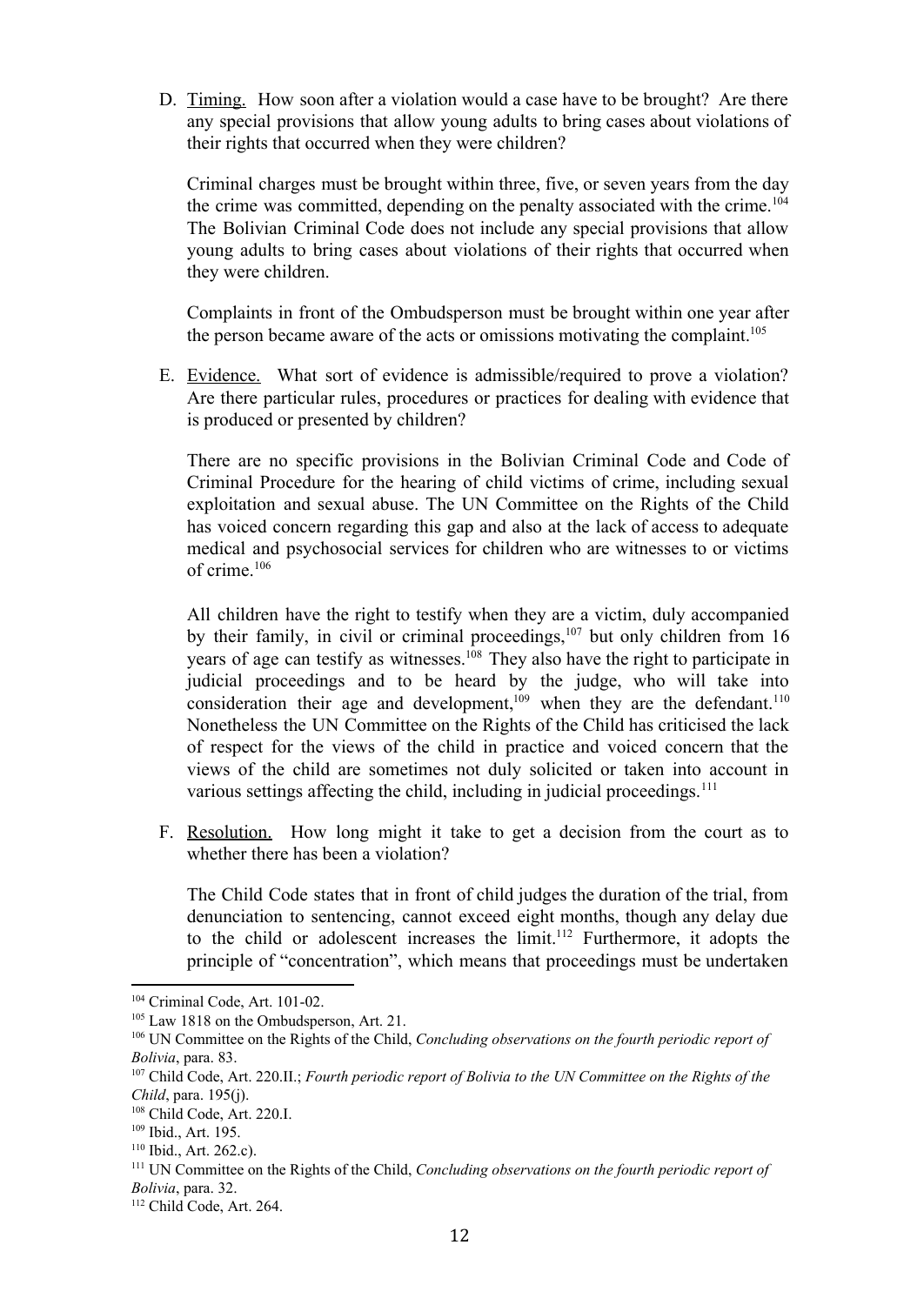in the least number of acts possible.<sup>113</sup>

It is unclear whether these provisions are followed widely by the courts in practice and how long it might realistically take to get a case resolved in the Bolivian courts. As has been noted above, despite the positive legislative foundations in Bolivia's national laws, its judiciary has been criticised as "corrupt and overburdened".<sup>114</sup> The President of the Bolivian Council of Magistrates admitted in September 2013 that the backlog of cases in the Bolivian courts at that time amounted to 500,000 cases and that there were only 815 judges employed nationwide,<sup>115</sup> while the country has over 11 million inhabitants. The UN High Commissioner for Human Rights observed in 2014 that the insufficient coverage of the judicial system in Bolivia was critical. 116 Only 23 per cent of municipalities had a prosecutor at the time of the UN High Commissioner's report and there were only 69 public defenders nationally.<sup>117</sup> Other problems in the criminal justice system observed by the UN High Commissioner were related to deficiencies in institutional management and to weak judicial control.<sup>118</sup>

G. Appeal. What are the possibilities for appealing a decision to a higher court?

In the context of the Child Code, decisions can be appealed in front of the Appellate Tribunal.<sup>119</sup> The Departmental Courts of Justice (*Tribunales Departamentales de Justicia*) are the Appellate Tribunals and the Supreme Court of Justice (*Tribunal supremo de Justicia*) is the cassation court. 120

All decisions and rulings of the Plurinational Constitutional Court are binding and directly enforceable, and there is no further ordinary appeal against them. 121

H. Impact. What are the potential short-term and long-term impacts of a negative decision? Is there a possibility for political backlash or repercussions from a positive decision?

Research suggests that the Bolivian authorities generally respect court orders, but cases do exist where judges have been pressured to change their verdicts.<sup>122</sup> It is therefore unclear what practical impact judgments might have, despite the availability of various legal remedies in the laws.

<sup>113</sup> Ibid., Art. 193.e).

<sup>114</sup> US Department of State, Bureau of Democracy, Human Rights, and Labor, *Country Reports on Human Rights Practices for 2013 Bolivia*, at Section I. e.

<sup>115</sup> Ibid.

<sup>116</sup> UN General Assembly, *Annual report of the United Nations High Commissioner for Human Rights*, 5 March 2014, paras. 47 & 48, available at: [http://www.ohchr.org/EN/countries/LACRegion/Pages/](http://www.ohchr.org/EN/countries/LACRegion/Pages/BOIndex.aspx) [BOIndex.aspx.](http://www.ohchr.org/EN/countries/LACRegion/Pages/BOIndex.aspx)

<sup>117</sup> Ibid.

<sup>118</sup> Ibid.

<sup>119</sup> Child Code, Arts 314 and 315.

<sup>&</sup>lt;sup>120</sup> Law on the Judicial Power of the 24 June 2010, available at: http://www.lexivox.org/norms/BO-L-N25.xhtml.

<sup>&</sup>lt;sup>121</sup> Constitution, Art. 203.

<sup>122</sup> US Department of State, Bureau of Democracy, Human Rights, and Labor, *Country Reports on Human Rights Practices for 2013 Bolivia*, at Section I. e.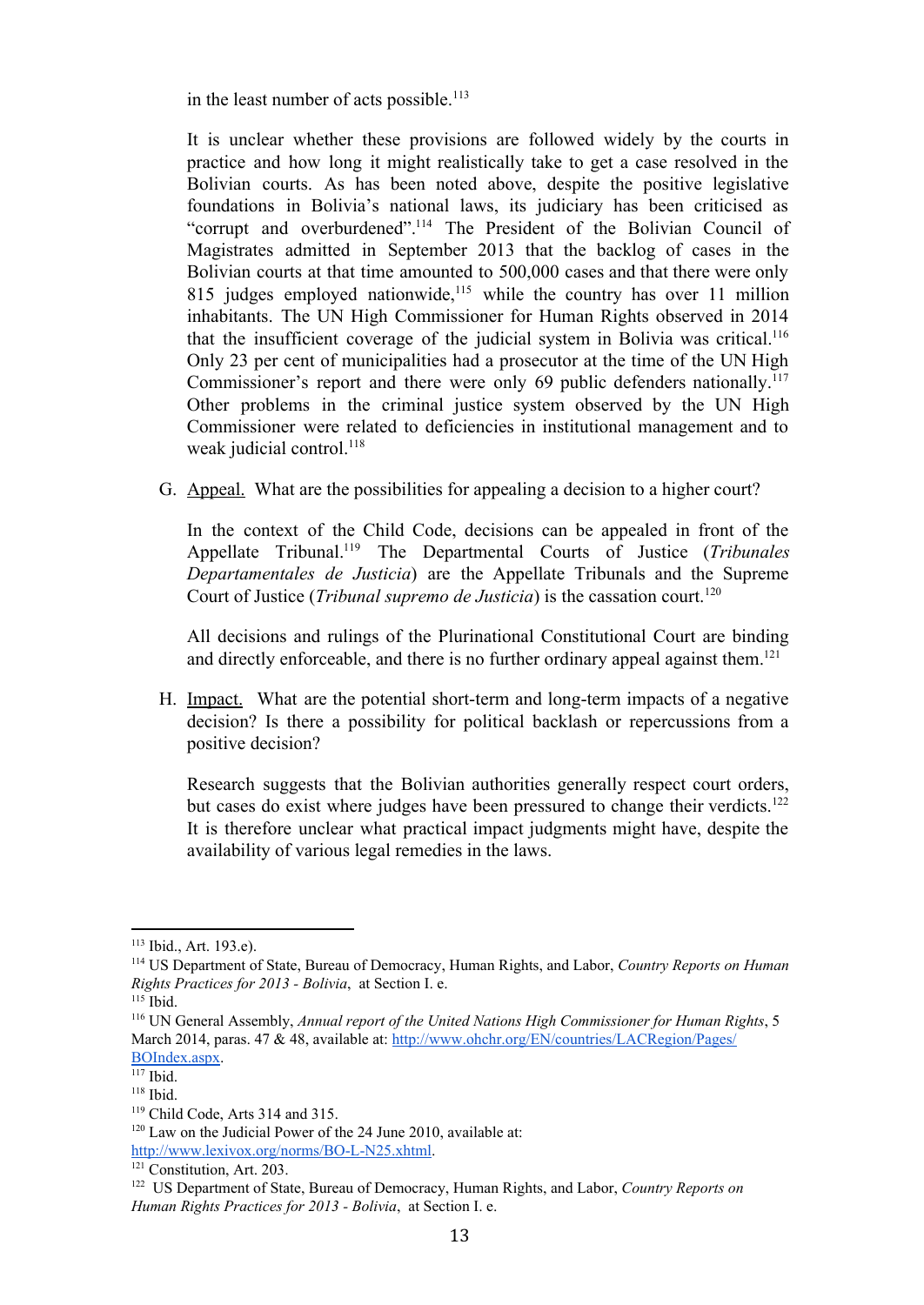I. Follow up. What other concerns or challenges might be anticipated in enforcing a positive decision?

The Plurinational State of Bolivia is made up of several distinct cultures which can result in discrimination and exclusion of certain groups, particularly with regard to poor rural communities.<sup>123</sup> Some of the prevailing cultural traditions make it difficult to implement or enforce laws that would give credence to the CRC. For example, in rural areas, children are often married at a very young age.<sup>124</sup> Additionally, there is no culture of respect for children in many rural areas where "daily life reflects the perception of children as being objects and their parents' property".<sup>125</sup> Despite the laws prohibiting child abuse, rates are still high.<sup>126</sup> Communicating the rights guaranteed by the CRC and national laws can prove difficult, not only in urban areas where the media is skewed toward sensationalistic advertising, but even more so in rural areas where tradition is key and communication with the outside world can be minimal.<sup>127</sup>

**V. Additional factors.** Please list any other national laws, policies or practices you believe would be relevant to consider when contemplating legal action to challenge a violation of children's rights.

When contemplating legal action to challenge a violation of children's rights in Bolivia, it will be important to consider the above mentioned persisting problems regarding the enforcement of laws and issues regarding fair and timely court proceedings, including corruption in the judiciary and other governing bodies (see sections IV.F., IV.H. and IV.I above).

In addition, some of the institutions established to protect the rights of children are still facing issues in terms of coordination. The UN Committee on the Rights of the Child has noted the establishment of new institutions relevant to the rights of the child, including the Vice-Ministry for Equality of Opportunities (*Viceministerio de Igualdad de Oportunidades*), the Office for Childhood and Adolescence (*Dirección de Niñez y Adolescencia*), the National Council for Childhood and Adolescence (*Consejo Nacional de la Niñez y Adolescencia*), the Commissions for Childhood and Adolescence (*Comisiones de la Niñez y Adolescencia*) and the Municipal Child Defence Offices (*Defensorias Municipales de Niñez y Adolescencia*). However, the Committee voiced concern at the weakness of these newly created institutions, and that the new strategy of decentralisation poses a number of difficulties in the coordination between national, departmental and municipal levels. 128

<sup>123</sup> *Fourth periodic report of Bolivia to the UN Committee on the Rights of the Child*, para. 130.

<sup>124</sup> *Fourth periodic report of Bolivia to the UN Committee on the Rights of the Child*, para. 36.

<sup>125</sup> UNICEF, *The Situation of Children in Bolivia*, 2010, available at: [http://www.unicef.org/bolivia/](http://www.unicef.org/bolivia/children_1540.htm) children [1540.htm.](http://www.unicef.org/bolivia/children_1540.htm)

<sup>126</sup> UNICEF, *Working wonders for kids*, 25 February 2003, available at: [http://www.unicef.org/infoby](http://www.unicef.org/infobycountry/bolivia_1871.html) [country/bolivia\\_1871.html.](http://www.unicef.org/infobycountry/bolivia_1871.html)

<sup>127</sup> *Fourth periodic report of Bolivia to the UN Committee on the Rights of the Child*, para. 28.

<sup>128</sup> UN Committee on the Rights of the Child, *Concluding observations on the fourth periodic report of Bolivia*, para. 9.